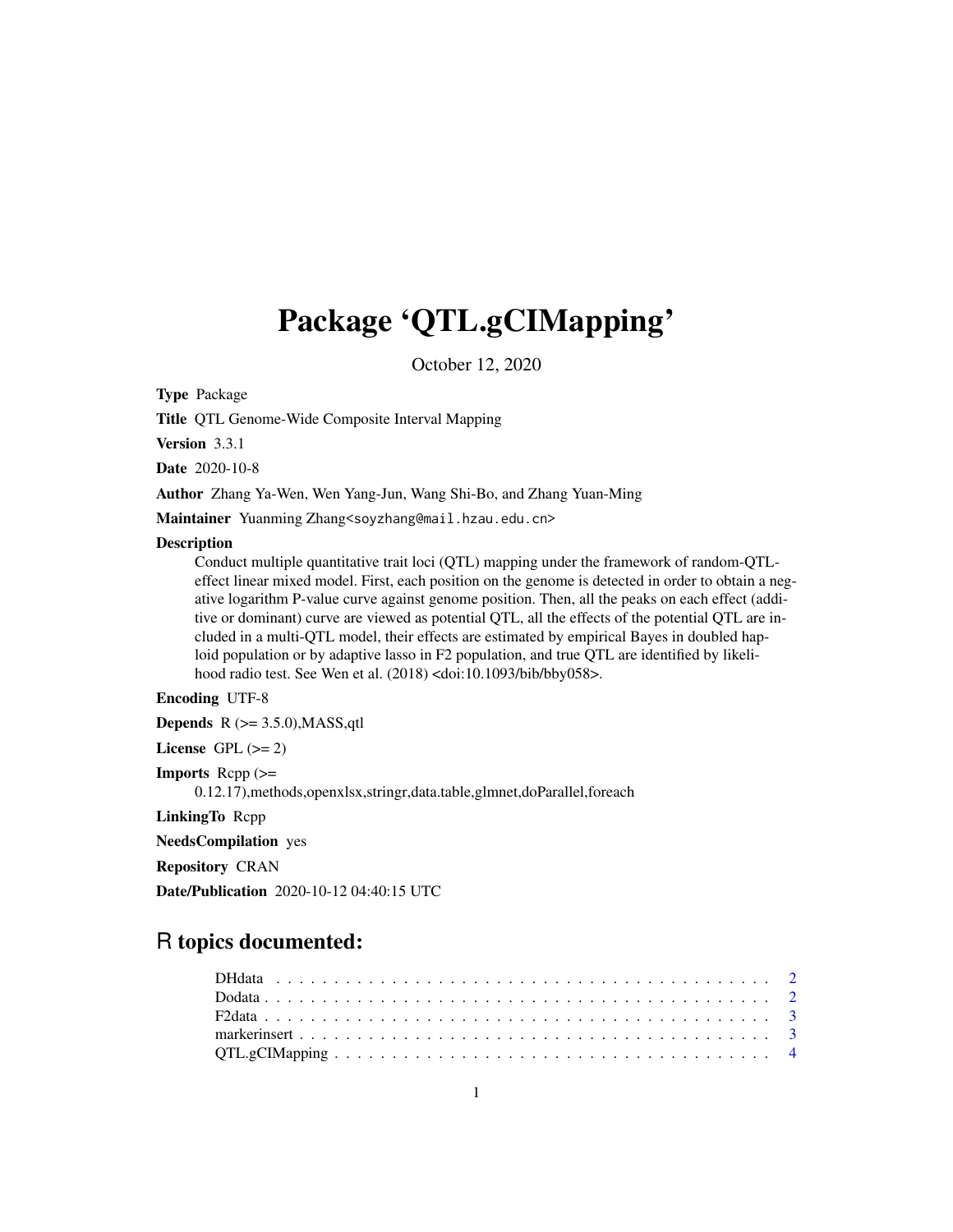#### 2 Dodata

| Index |  |  |  |  |  |  |  |  |  |  |  |  |  |  |  |  |  |  |  |  |  |  | $\overline{12}$ |
|-------|--|--|--|--|--|--|--|--|--|--|--|--|--|--|--|--|--|--|--|--|--|--|-----------------|

DHdata *DH example data*

# Description

GCIM format of DH dataset.

# Usage

data(DHdata)

# Details

Input file for WangF function.

# Author(s)

Maintainer: Yuanming Zhang<soyzhang@mail.hzau.edu.cn>

Dodata *Process raw data*

# Description

Process raw data for later use

# Usage

Dodata(fileFormat,Population,Model,readraw)

# Arguments

| fileFormat | Dataset format         |
|------------|------------------------|
| Population | Population type.       |
| Model      | Random or fixed model. |
| readraw    | Raw data.              |

<span id="page-1-0"></span>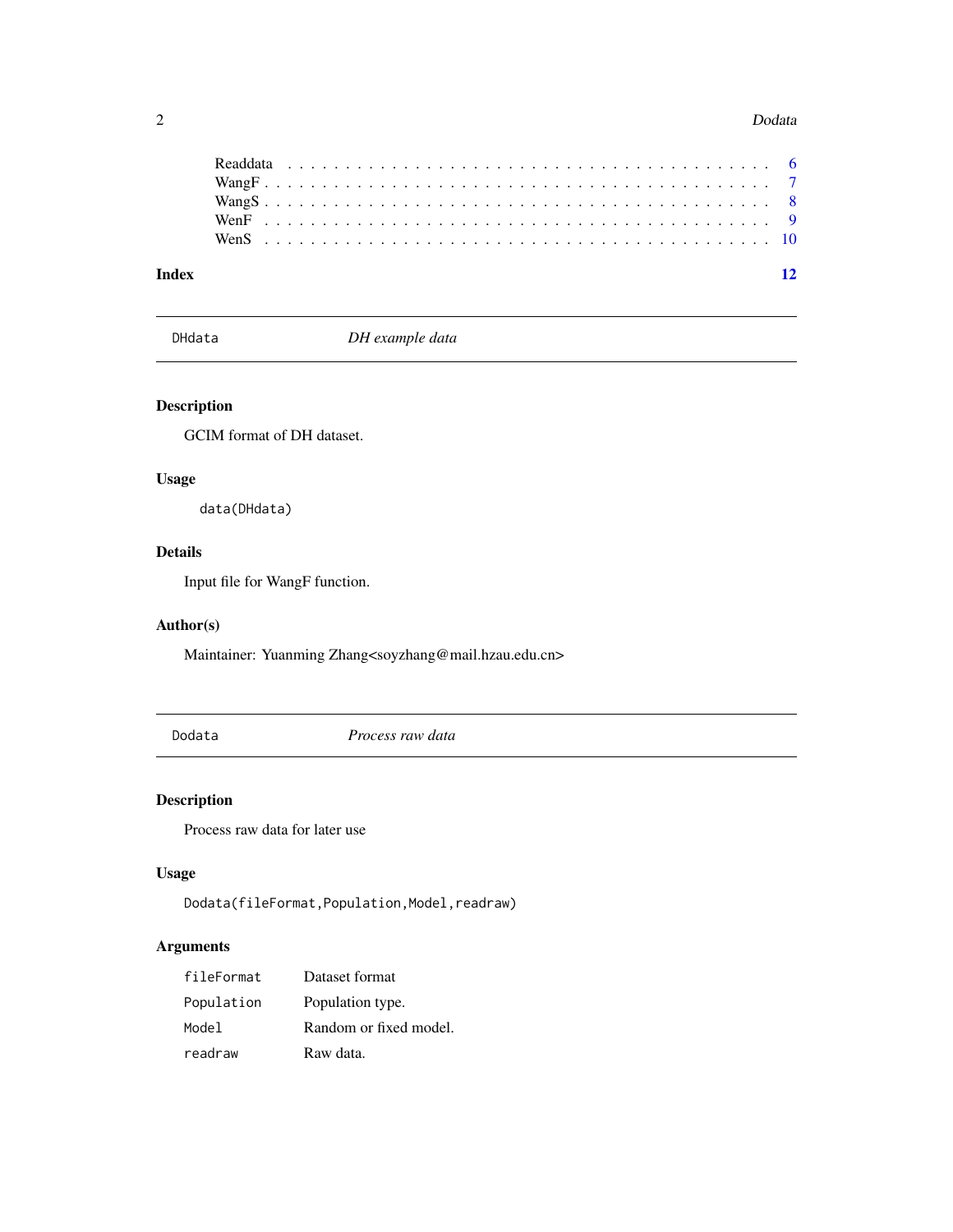#### <span id="page-2-0"></span> $F2$ data  $3$

# Author(s)

Zhang Ya-Wen, Wen Yang-Jun, Wang Shi-Bo, and Zhang Yuan-Ming Maintainer: Yuanming Zhang<soyzhang@mail.hzau.edu.cn>

#### Examples

```
## Not run:
data(DHdata)
readraw<-Readdata(file=DHdata,fileFormat="GCIM",fileICIMcov=NULL)
doda<-Dodata(fileFormat="GCIM",Population="DH",Model="Random",readraw)
```
## End(Not run)

F2data *F2 example data*

# Description

GCIM format of F2 dataset.

### Usage

data(F2data)

#### Details

Input file for WenF function.

# Author(s)

Maintainer: Yuanming Zhang<soyzhang@mail.hzau.edu.cn>

markerinsert *To insert marker in genotype.*

# Description

a method that can insert marker in genotype.

#### Usage

markerinsert(mp,geno,map,cl,gg1,gg2,gg0,flagRIL)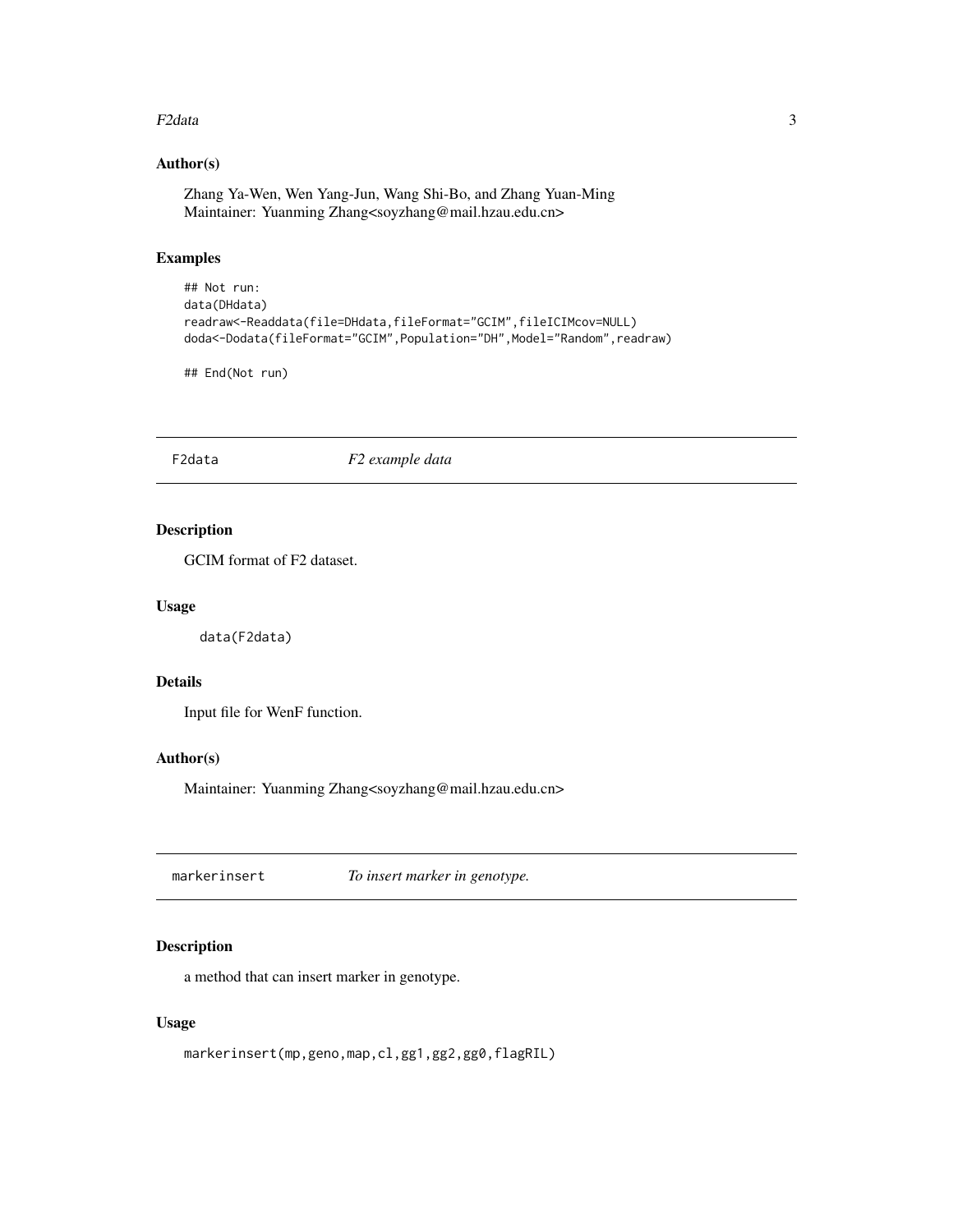#### <span id="page-3-0"></span>Arguments

| mp      | linkage map matrix after insert. |
|---------|----------------------------------|
| geno    | genotype matrix.                 |
| map     | linkage map matrix.              |
| c1.     | walk speed.                      |
| gg1     | raw covariate matrix.            |
| gg2     | code for type 1.                 |
| gg0     | code for missing.                |
| flagRIL | RIL population or not.           |

# Author(s)

Zhang Ya-Wen, Wen Yang-Jun, Wang Shi-Bo, and Zhang Yuan-Ming Maintainer: Yuanming Zhang<soyzhang@mail.hzau.edu.cn>

# Examples

```
## Not run:
mp=matrix(c(197.9196,198.7536,199.5876,200.4216,201.2453,
202.0691,202.8928,203.7521,204.6113,205.4706,206.3298,207.1891,
1,1,1,1,1,1,1,1,1,1,1,1,1,1,1,2,2,2,3,3,3,3,3,3,
1,1,1,2,2,2,3,3,3,3,3,3,1,2,3,4,5,6,7,8,9,10,11,12),12,5)
map=matrix(c(1,1,1,1,197.9196,200.4216,202.8928,207.1891),4,2)
geno=matrix(c(1,99,99,99),1,4)
QTL.gCIMapping::markerinsert(mp,geno,map,cl=1,gg1=1,gg2=-1,
gg0=99,flagRIL=1)
```

```
## End(Not run)
```
QTL.gCIMapping *QTL Genome-Wide Composite Interval Mapping*

#### Description

Conduct multiple quantitative trait loci (QTL) mapping under the framework of random-QTL-effect mixed linear model. First, each position on the genome is detected in order to construct a negative logarithm P-value curve against genome position. Then, all the peaks on each effect (additive or dominant) curve are viewed as potential QTL, all the effects of the potential QTL are included in a multi-QTL model, their effects are estimated by empirical Bayes in doubled haploid or by adaptive lasso in F2, and true QTL are identified by likelihood radio test.

#### Usage

QTL.gCIMapping(file,fileFormat,fileICIMcov,Population,Model,WalkSpeed, CriLOD,Likelihood,SetSeed,flagrqtl,DrawPlot,PlotFormat,Resolution,Trait,dir)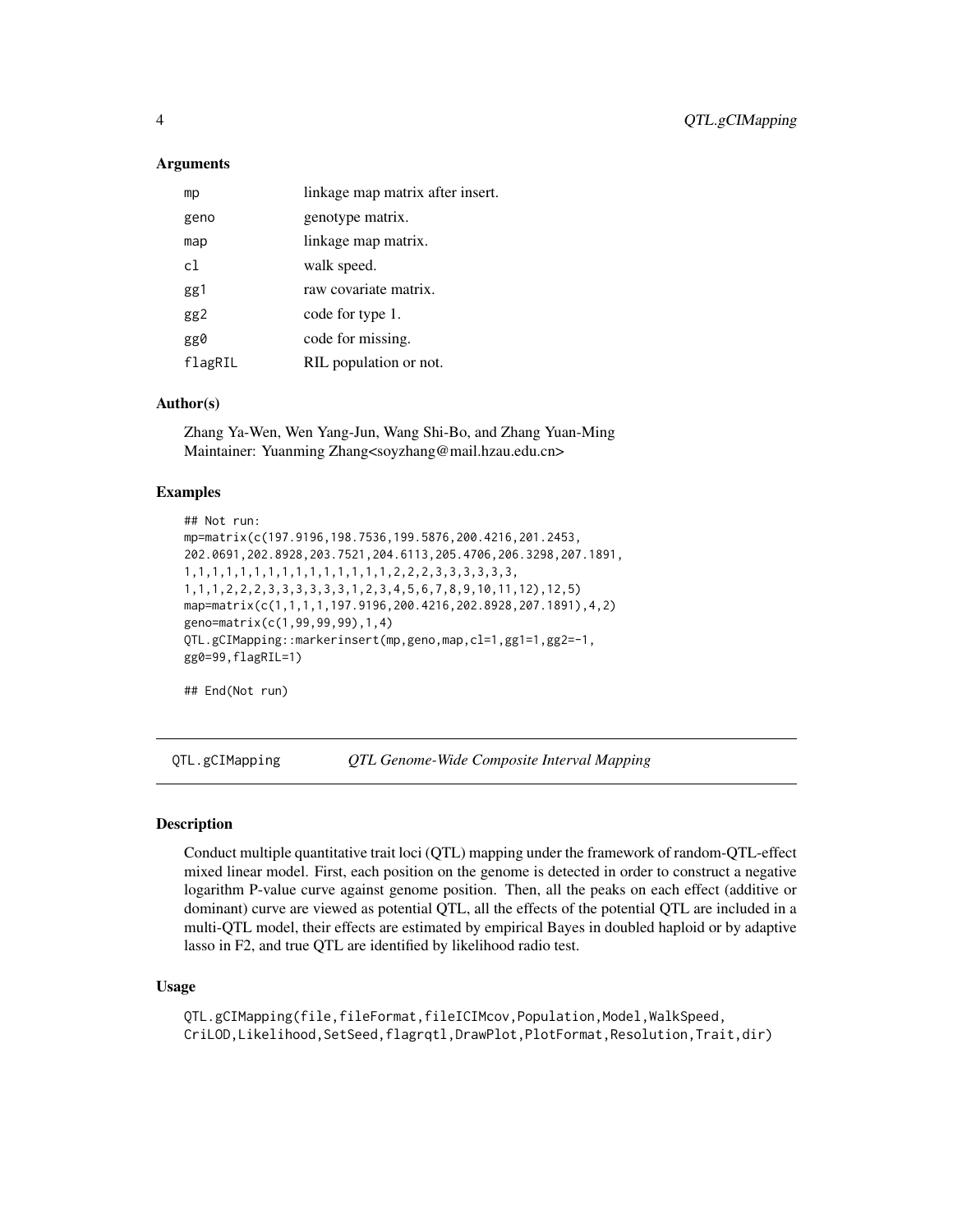# QTL.gCIMapping 5

# Arguments

| file        | File path and name in your computer, i.e.,"D:/Users/GCIM_Format_DH.csv".                                                                                                                                                                                                                               |
|-------------|--------------------------------------------------------------------------------------------------------------------------------------------------------------------------------------------------------------------------------------------------------------------------------------------------------|
| fileFormat  | Format for input file (GCIM, ICIM, Cart).                                                                                                                                                                                                                                                              |
| fileICIMcov | File path and name in your computer, i.e., "D:/Users/ICIM_Cov.csv".                                                                                                                                                                                                                                    |
| Population  | BC1, BC2, DH, RIL, F2.                                                                                                                                                                                                                                                                                 |
| Model       | Random (random model) or Fixed (fixed model) for QTL effects.                                                                                                                                                                                                                                          |
| WalkSpeed   | Walk speed for Genome-wide Scanning. (WalkSpeed=1)                                                                                                                                                                                                                                                     |
| CriLOD      | Critical LOD scores for significant QTL (CriLOD=2.5).                                                                                                                                                                                                                                                  |
| Likelihood  | This parameter is only for F2 population, including REML (restricted maximum<br>likelihood) and ML(maximum likelihood).                                                                                                                                                                                |
| SetSeed     | In which the cross validation experiment is needed. Generally speaking, the<br>random seed in the cross-validation experiment was set as 11001. If some known<br>genes are not identified by the seed, users may try to use some new random<br>seeds. At this case, one better result may be obtained. |
| flagrqtl    | This parameter is only for F2 population, flagrqtl="FALSE" in the first running.<br>If the other software detects only one QTL in a neighborhood but this software<br>finds two linked QTLs (one with additive effect and another with dominant ef-<br>fect) in the region, let flagratl="TRUE"        |
| DrawPlot    | This parameter is for all the populations, including FALSE and TRUE, Draw-<br>Plot=FALSE indicates no figure output, DrawPlot=TRUE indicates the output<br>of the figure against genome position.                                                                                                      |
| PlotFormat  | This parameter is for all the figure files, including *.jpeg, *.png, *.tiff and<br>*.pdf,i.e.,PlotFormat="tiff".                                                                                                                                                                                       |
| Resolution  | This parameter is for all the figure files, including Low and High.                                                                                                                                                                                                                                    |
| Trait       | Trait=1:3 indicates the analysis from the first trait to the third trait.                                                                                                                                                                                                                              |
| dir         | This parameter is for the save path, i.e., "D:/Users".                                                                                                                                                                                                                                                 |

# Details

| Package:  | QTL.gCIMapping                   |
|-----------|----------------------------------|
| Type:     | Package                          |
| Version:  | 3.3.1                            |
| Date:     | 2020-10-8                        |
| Depends:  | MASS, qtl                        |
| Imports:  | methods, openxlsx, stringr, Rcpp |
| License:  | GPL version 2 or newer           |
| LazyLoad: | yes                              |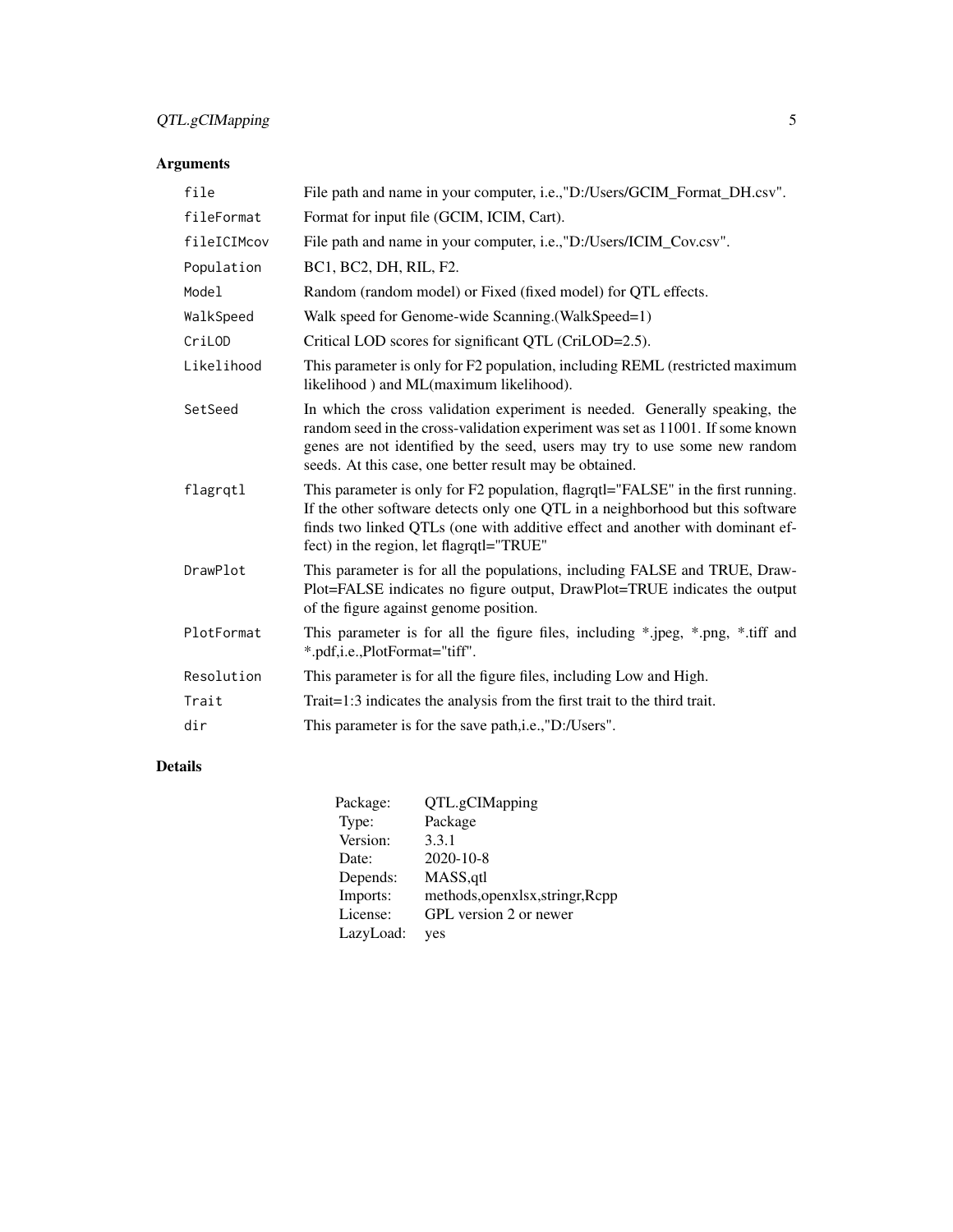#### <span id="page-5-0"></span>**Note**

The User Manual file (name: Instruction.pdf) in the folder of ".../QTL.gCIMapping/inst/doc".

#### Author(s)

Zhang Ya-Wen, Wen Yang-Jun, Wang Shi-Bo, and Zhang Yuan-Ming Maintainer: Yuanming Zhang<soyzhang@mail.hzau.edu.cn>

#### References

1. Wang Shi-Bo, Wen Yang-Jun, Ren Wen-Long, Ni Yuan-Li, Zhang Jin, Feng Jian-Ying, Zhang Yuan-Ming\*. Mapping small-effect and linked quantitative trait loci for complex traits in backcross or DH populations via a multi-locus GWAS methodology. Scientific Reports 2016, 6: 29951. 2. Wen Yang-Jun, Zhang Ya-Wen, Zhang Jin, Feng Jian-Ying, Jim M. Dunwell, Zhang Yuan-Ming\*. An efficient multi-locus mixed model framework for the detection of small and linked QTLs in F2. Briefings in Bioinformatics 2019, 20(5): 1913-1924. 3. Zhang Ya-Wen, Wen Yang-Jun, Jim M. Dunwell, Zhang Yuan-Ming\*. QTL.gCIMapping.GUI v2.0: An R software for detecting smalleffect and linked QTLs for quantitative traits in bi-parental segregation populations. Computational and Structural Biotechnology Journal 2020, 18: 59-65. 4. Wen Yang-Jun, Zhang Ya-Wen, Zhang Jin, Feng Jian-Ying, Zhang Yuan-Ming\*. The improved FASTmrEMMA and GCIM algorithms for genome-wide association and linkage studies in large mapping populations. The Crop Journal 2020, 8(5): 723-732.

#### Examples

```
## Not run:
data(F2data)
QTL.gCIMapping(file=F2data,Population="F2",WalkSpeed=1,CriLOD=2.5,
Trait=1,dir=tempdir())
```
## End(Not run)

Readdata *Read raw data*

#### **Description**

Read raw data which have not been transformed

#### Usage

Readdata(file,fileFormat,fileICIMcov)

#### Arguments

| file        | Dataset input                              |
|-------------|--------------------------------------------|
| fileFormat  | Format of dataset.                         |
| fileICIMcov | Format of covariate file of QTLIciMapping. |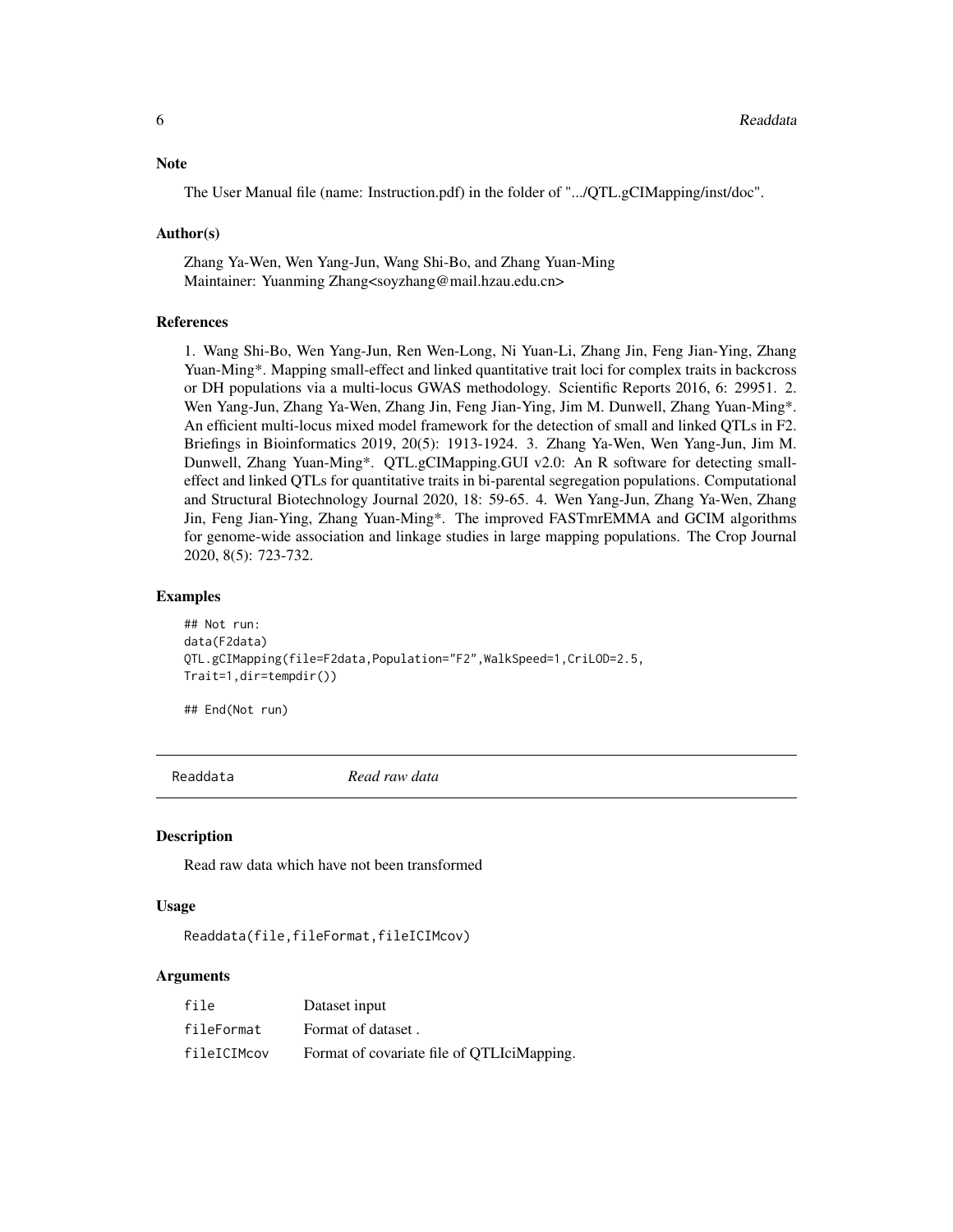#### <span id="page-6-0"></span> $W\!angF$  7

# Author(s)

Zhang Ya-Wen, Wen Yang-Jun, Wang Shi-Bo, and Zhang Yuan-Ming Maintainer: Yuanming Zhang<soyzhang@mail.hzau.edu.cn>

#### Examples

```
## Not run:
data(F2data)
Readdata(file=F2data,fileFormat="GCIM",fileICIMcov=NULL)
```
## End(Not run)

WangF *To perform QTL mapping with wang method*

# Description

Genome-wide Composite Interval Mapping

#### Usage

WangF(pheRaw,genRaw,mapRaw1,yygg1,flagRIL,cov\_en,Population,WalkSpeed,CriLOD)

# Arguments

| pheRaw     | phenotype matrix.                                     |
|------------|-------------------------------------------------------|
| genRaw     | genotype matrix.                                      |
| mapRaw1    | linkage map matrix.                                   |
| yygg1      | the transformed covariate matrix.                     |
| flagRIL    | if RIL or not.                                        |
| cov_en     | raw covariate matrix.                                 |
| Population | population flag.                                      |
| WalkSpeed  | Walk speed for Genome-wide Scanning. (WalkSpeed=1).   |
| CriLOD     | Critical LOD scores for significant QTL (CriLOD=2.5). |

# Author(s)

Zhang Ya-Wen, Wen Yang-Jun, Wang Shi-Bo, and Zhang Yuan-Ming Maintainer: Yuanming Zhang<soyzhang@mail.hzau.edu.cn>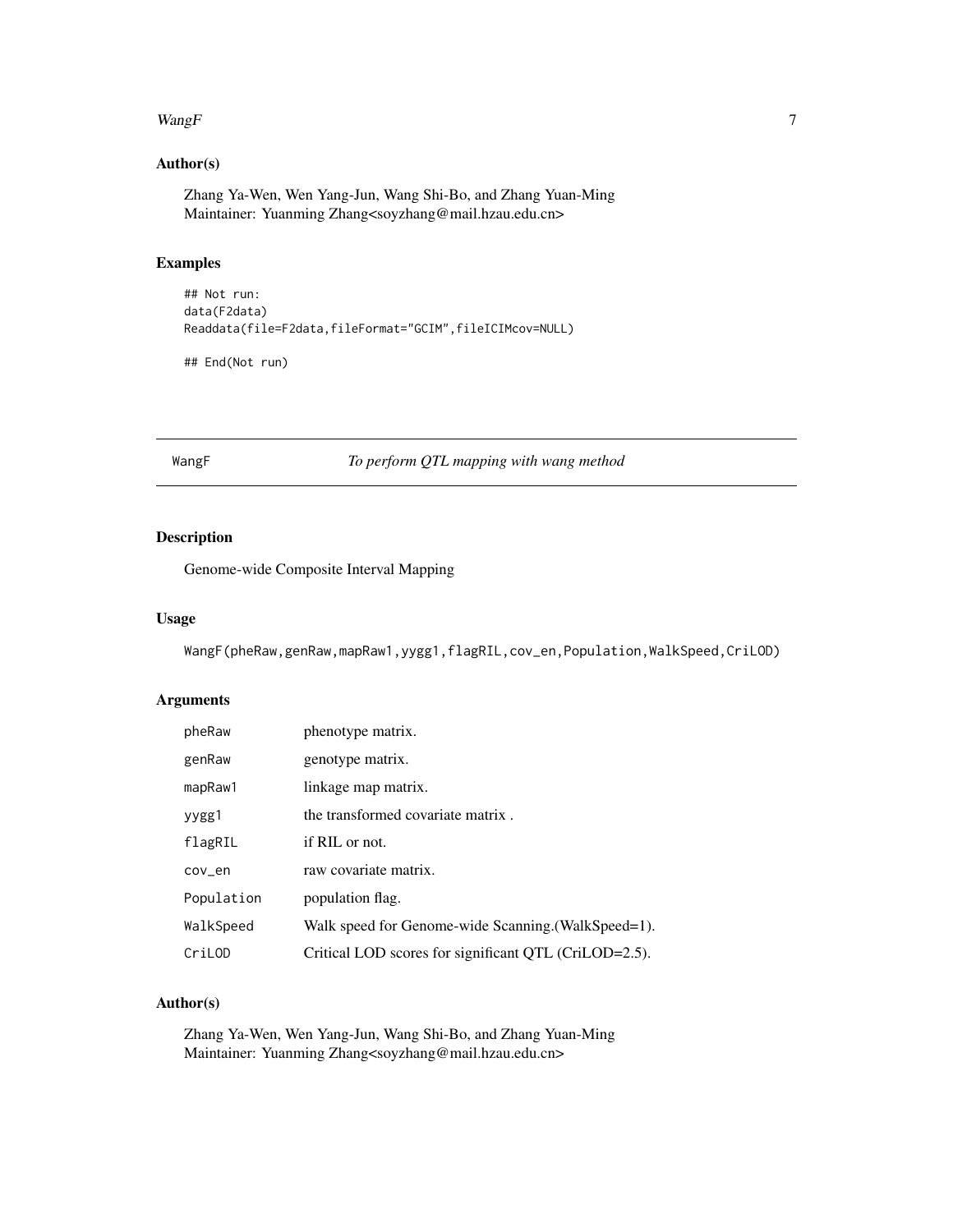<span id="page-7-0"></span>8 WangS

# Examples

```
## Not run:
data(DHdata)
readraw<-Readdata(file=DHdata,fileFormat="GCIM",fileICIMcov=NULL)
###
DoResult<-Dodata(fileFormat="GCIM",Population="DH",Model="Random",readraw)
###
ws<-WangF(pheRaw=DoResult$pheRaw,genRaw=DoResult$genRaw,
mapRaw1=DoResult$mapRaw1,yygg1=DoResult$yygg1,
flagRIL=DoResult$flagRIL,cov_en=DoResult$cov_en,
Population="DH", WalkSpeed=1, CriLOD=2.5)
```
## End(Not run)

WangS *The second step of wang method*

# Description

Genome-wide Composite Interval Mapping

### Usage

```
WangS(flag,CriLOD,NUM,pheRaw,chrRaw_name,yygg,mx,phe,chr_name,gen,
mapname, CLO)
```
### Arguments

| flag        | fix or random model.  |
|-------------|-----------------------|
| CriLOD      | LOD score.            |
| <b>NUM</b>  | The number of trait.  |
| pheRaw      | Raw phenotype matrix. |
| chrRaw name | raw chromosome name.  |
| yygg        | covariate matrix.     |
| mx          | raw genotype matrix.  |
| phe         | phenotype matrix.     |
| chr_name    | chromosome name.      |
| gen         | genotype matrix.      |
| mapname     | linkage map matrix.   |
| CL O        | Number of CPUs.       |

#### Author(s)

Zhang Ya-Wen, Wen Yang-Jun, Wang Shi-Bo, and Zhang Yuan-Ming Maintainer: Yuanming Zhang<soyzhang@mail.hzau.edu.cn>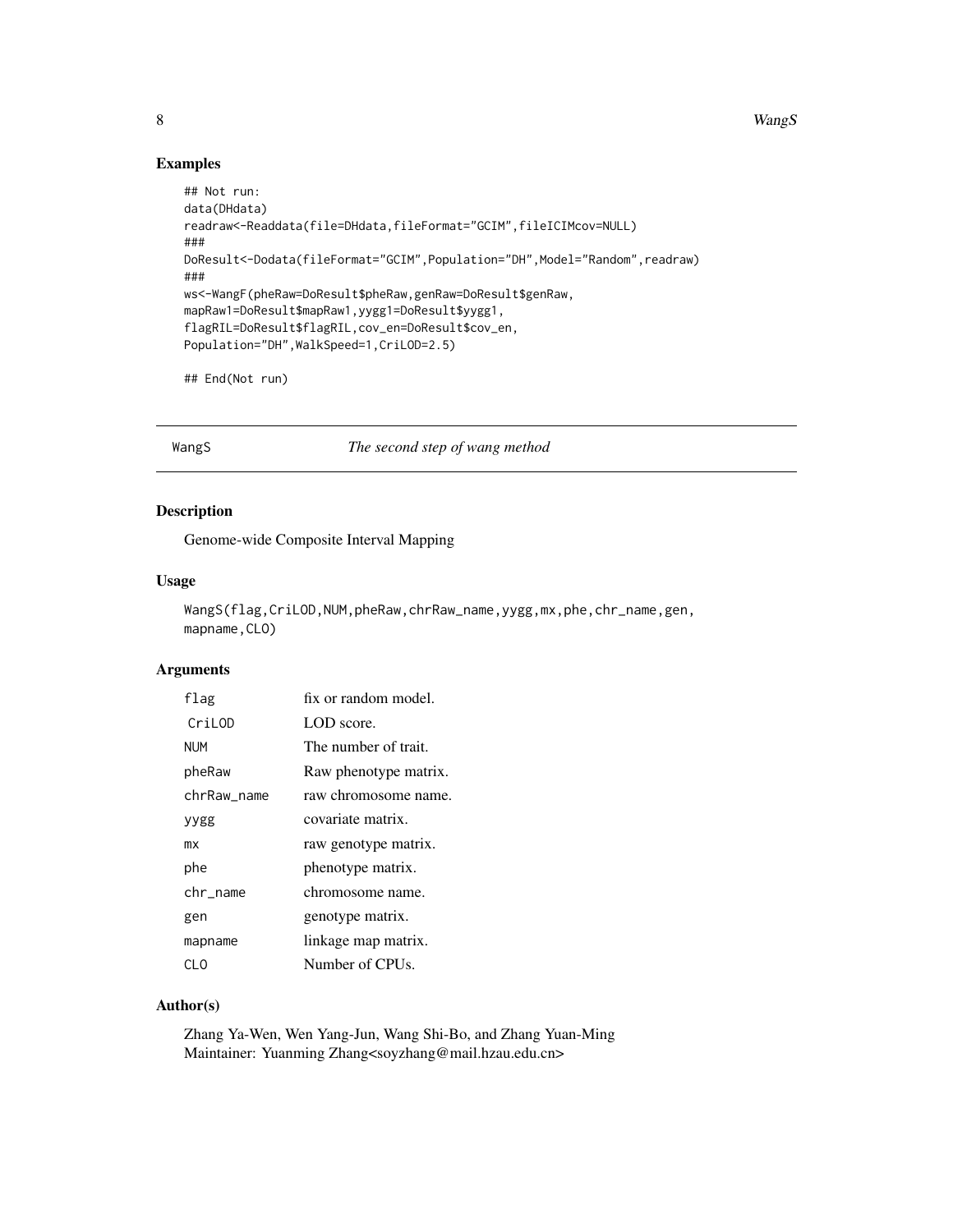#### <span id="page-8-0"></span> $WenF$  9

#### Examples

```
## Not run:
data(DHdata)
###
readraw<-Readdata(file=DHdata,fileFormat="GCIM",fileICIMcov=NULL)
###
DoResult<-Dodata(fileFormat="GCIM",Population="DH",Model="Random",readraw)
###
W1re<-WangF(pheRaw=DoResult$pheRaw,genRaw=DoResult$genRaw,
mapRaw1=DoResult$mapRaw1,yygg1=DoResult$yygg1,
flagRIL=DoResult$flagRIL,cov_en=DoResult$cov_en,
Population="DH", WalkSpeed=1, CriLOD=2.5)
###
ws<-WangS(flag=DoResult$flag,CriLOD=2.5,NUM=1,pheRaw=DoResult$pheRaw,
chrRaw_name=W1re$chrRaw_name,yygg=W1re$yygg,mx=W1re$mx,phe=W1re$phe,
chr_name=W1re$chr_name,gen=W1re$gen,mapname=W1re$mapname,CLO=1)
```
## End(Not run)

WenF *To perform QTL mapping with Wen method*

#### Description

An efficient multi-locus mixed model framework for the detection of small and linked QTLs in F2

#### Usage

```
WenF(pheRaw,genRaw,mapRaw1,yygg1,cov_en,WalkSpeed,CriLOD,dir)
```
#### **Arguments**

| pheRaw    | phenotype matrix.                                     |
|-----------|-------------------------------------------------------|
| genRaw    | genotype matrix.                                      |
| mapRaw1   | linkage map matrix.                                   |
| yygg1     | the transformed covariate matrix.                     |
| cov_en    | raw covariate matrix.                                 |
| WalkSpeed | Walk speed for Genome-wide Scanning. (WalkSpeed=1).   |
| CriLOD    | Critical LOD scores for significant QTL (CriLOD=2.5). |
| dir       | file path in your computer.                           |

#### Author(s)

Zhang Ya-Wen, Wen Yang-Jun, Wang Shi-Bo, and Zhang Yuan-Ming Maintainer: Yuanming Zhang<soyzhang@mail.hzau.edu.cn>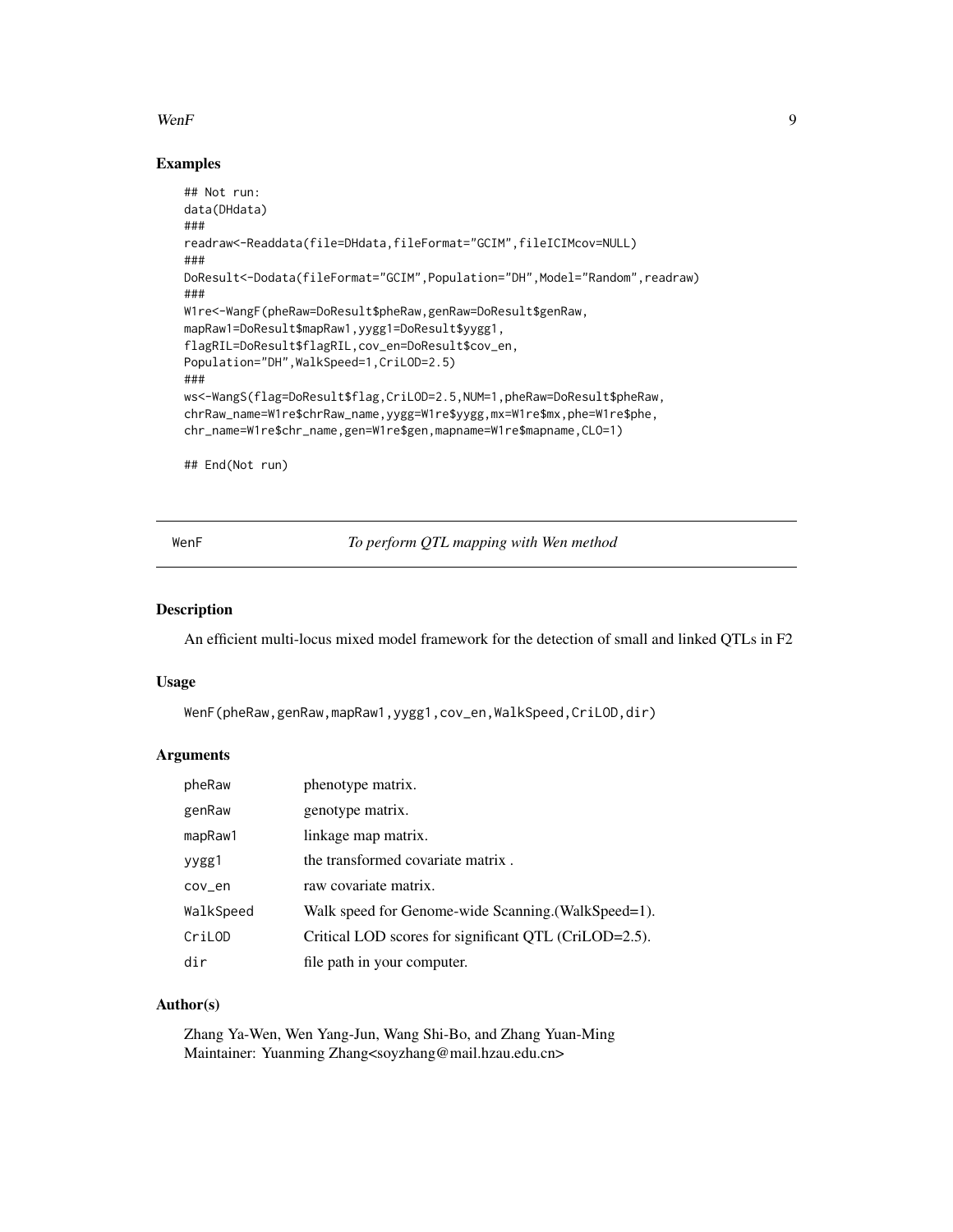10 WenS

# Examples

```
## Not run:
data(F2data)
###
readraw<-Readdata(file=F2data,fileFormat="GCIM",fileICIMcov=NULL)
###
DoResult<-Dodata(fileFormat="GCIM",Population="F2",Model="Random",readraw)
###
wf<-WenF(pheRaw=DoResult$pheRaw,genRaw=DoResult$genRaw,
mapRaw1=DoResult$mapRaw1,yygg1=DoResult$yygg1,
cov_en=DoResult$cov_en,WalkSpeed=1,CriLOD=2.5,
dir=tempdir())
## End(Not run)
```
WenS *The second step of Wen method*

# Description

An efficient multi-locus mixed model framework for the detection of small and linked QTLs in F2

### Usage

```
WenS(flag,CriLOD,NUM,pheRaw,Likelihood,SetSeed,flagrqtl,yygg,mx,
phe,chr_name,v.map,gen.raw,a.gen.orig,d.gen.orig,n,names.insert2,
X.ad.tran.data,X.ad.t4,dir)
```
#### Arguments

| flag       | random or fix model.                                      |
|------------|-----------------------------------------------------------|
| CriLOD     | LOD score.                                                |
| <b>NUM</b> | the number of trait.                                      |
| pheRaw     | raw phenotype matrix.                                     |
| Likelihood | likelihood function.                                      |
| SetSeed    | random seed set in which, the cross validation is needed. |
| flagrqtl   | do CIM or not.                                            |
| yygg       | covariate matrix.                                         |
| mx         | raw genotype matrix.                                      |
| phe        | phenotype matrix.                                         |
| chr_name   | chromosome name.                                          |
| $v$ . map  | linkage map matrix.                                       |
| gen.raw    | raw genotype matrix.                                      |
| a.gen.orig | additive genotype matrix.                                 |

<span id="page-9-0"></span>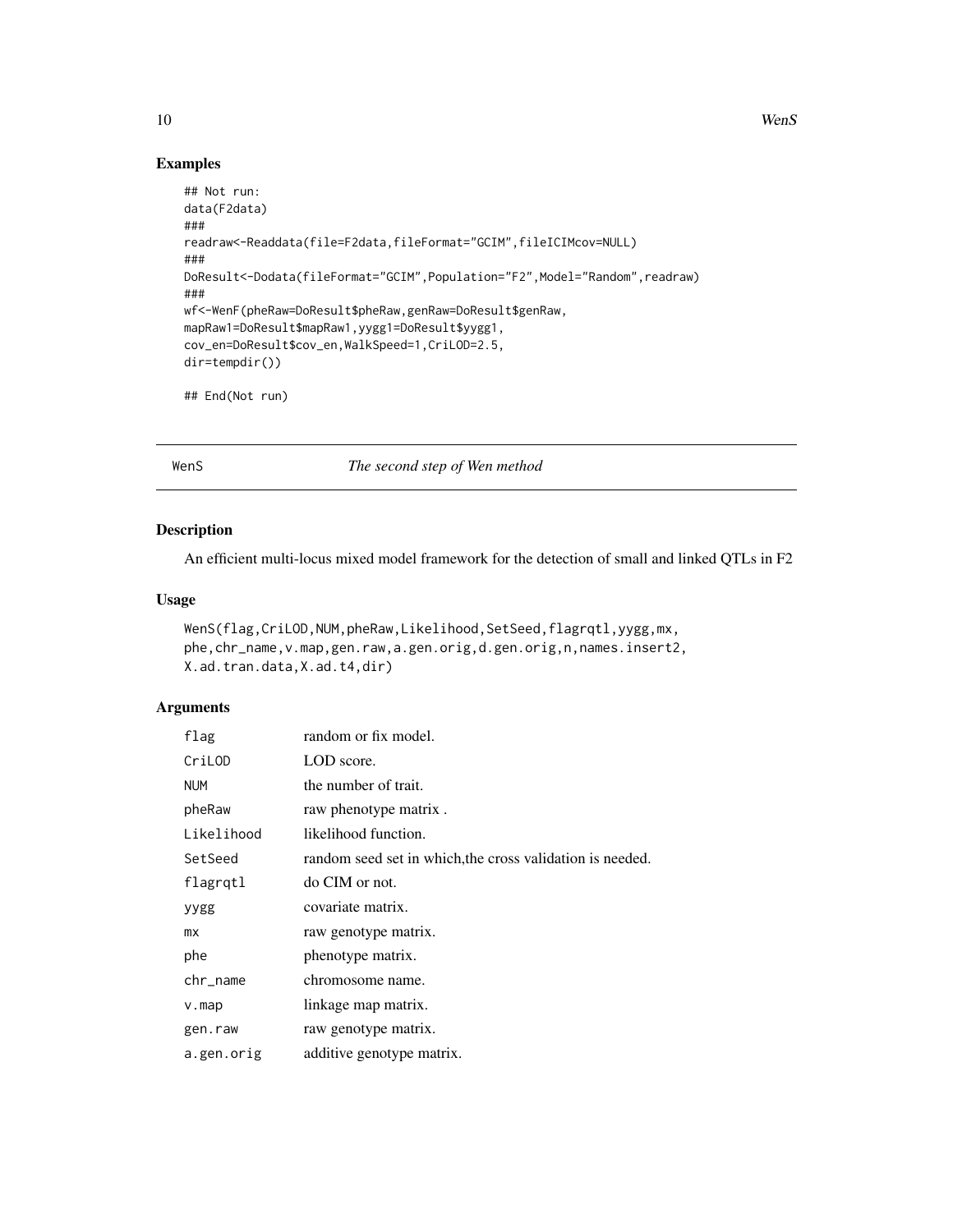#### $Wens$  11

| d.gen.orig     | dominant genotype matrix.                       |
|----------------|-------------------------------------------------|
| n              | number of individual.                           |
|                | names.insert2 linkage map after insert.         |
|                | X. ad. tran. data genotype matrix after insert. |
| $X$ . ad. $t4$ | genotype matrix.                                |
| dir            | file storage path.                              |

#### Author(s)

Zhang Ya-Wen, Wen Yang-Jun, Wang Shi-Bo, and Zhang Yuan-Ming Maintainer: Yuanming Zhang<soyzhang@mail.hzau.edu.cn>

#### Examples

```
## Not run:
data(F2data)
###
readraw<-Readdata(file=F2data,fileFormat="GCIM",fileICIMcov=NULL)
###
DoResult<-Dodata(fileFormat="GCIM",Population="F2",Model="Random",readraw)
###
WEN1re<-WenF(pheRaw=DoResult$pheRaw,genRaw=DoResult$genRaw,
mapRaw1=DoResult$mapRaw1,yygg1=DoResult$yygg1,
cov_en=DoResult$cov_en,WalkSpeed=1,CriLOD=2.5,
dir=tempdir())
###
ws<-WenS(flag=DoResult$flag,CriLOD=2.5,NUM=1,
pheRaw=DoResult$pheRaw,Likelihood="REML",SetSeed=11001,
flagrqtl=FALSE,yygg=WEN1re$yygg,mx=WEN1re$mx,
phe=WEN1re$phe,chr_name=WEN1re$chr_name,
v.map=WEN1re$v.map,gen.raw=WEN1re$gen.raw,
a.gen.orig=WEN1re$a.gen.orig,
d.gen.orig=WEN1re$d.gen.orig,n=WEN1re$n,
names.insert2=WEN1re$names.insert2,
X.ad.tran.data=WEN1re$X.ad.tran.data,
X.ad.t4=WEN1re$X.ad.t4,dir=tempdir())
```
## End(Not run)